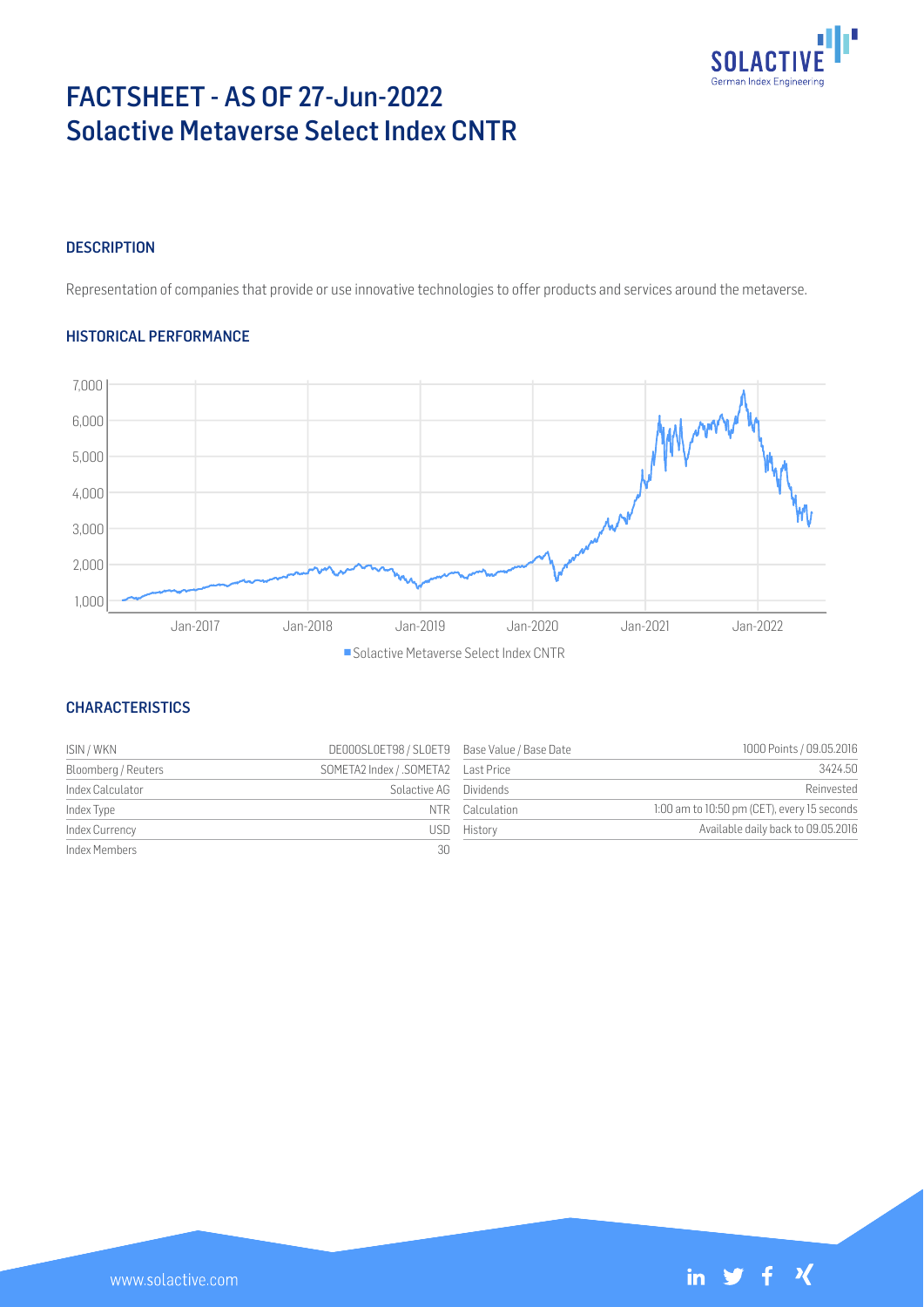

# FACTSHEET - AS OF 27-Jun-2022 Solactive Metaverse Select Index CNTR

# **STATISTICS**

| <b>USD</b>         | 30D        | 90D        | 180D      | 360D                   | YTD     | Since Inception        |
|--------------------|------------|------------|-----------|------------------------|---------|------------------------|
| Performance        | $-3.48\%$  | -29.73%    | -42.36%   | -41.69%                | -42.66% | 242.45%                |
| Performance (p.a.) |            |            |           |                        |         | 22.23%                 |
| Volatility (p.a.)  | 51.47%     | 51.20%     | 48.08%    | 39.15%                 | 48.41%  | 28.91%                 |
| High               | 3649.68    | 4873.24    | 6011.51   | 6833.95                | 5983.15 | 6833.95                |
| Low                | 3047.41    | 3047.41    | 3047.41   | 3047.41                | 3047.41 | 997.57                 |
| Sharpe Ratio*      | $-0.71$    | $-1.51$    | $-1.43$   | $-1.11$                | $-1.44$ | 0.72                   |
| Max. Drawdown      | $-16.50\%$ | $-37.47\%$ | $-49.31%$ | $-55.41%$              | -49.07% | $-55.41%$              |
| VaR 95 \ 99        |            |            |           | $-71.2\%$ \ $-102.1\%$ |         | $-47.5\%$ \ $-84.0\%$  |
| CVaR 95 \ 99       |            |            |           | $-92.1\%$ \ $-123.8\%$ |         | $-73.1\%$ \ $-114.6\%$ |

\* Up to 31 December 2021, ex-post Sharpe ratios use as input for the risk free rate term the London Inter-Bank Offered rates in the respective currencies of the index and at a term equal to the observation period. From 3 J 2022 onwards, Sharpe ratios will be / are calculated using as reference risk free rate input the overnight replacement rate for these currencies, namely SONIA (for GBP), SOFR (for USD) and EURIBOR Overnight (for EUR).

## COMPOSITION BY CURRENCIES



## COMPOSITION BY COUNTRIES



# TOP COMPONENTS AS OF 27-Jun-2022

| Company                 | Ticker                 | Country | Currency   | Index Weight (%) |
|-------------------------|------------------------|---------|------------|------------------|
| META PLATFORMS INC      | <b>META UW Equity</b>  | US      | <b>USD</b> | 9.52%            |
| ROBLOX CORP             | <b>RBLX UN Equity</b>  | US      | <b>USD</b> | 8.65%            |
| NVIDIA CORP             | NVDA UW Equity         | US      | <b>USD</b> | 7.68%            |
| APPI F INC              | <b>AAPL UW Equity</b>  | US      | <b>USD</b> | 6.30%            |
| VUZIX CORPORATION       | <b>VUZI UR Equity</b>  | US      | <b>USD</b> | 6.13%            |
| UNITY SOFTWARE INC      | <b>U UN Equity</b>     | US      | <b>USD</b> | 5.26%            |
| WIMI HOLOGRAM CLOUD INC | WIMI UQ Equity         | KY      | <b>USD</b> | 5.21%            |
| ALPHABET INC-CL A       | <b>GOOGL UW Equity</b> | US      | <b>USD</b> | 5.11%            |
| HIMAX TECHNOLOGIES INC  | <b>HIMX UW Equity</b>  | KY      | <b>USD</b> | 4.55%            |
| MICROSOFT CORP          | <b>MSFT UW Equity</b>  | US      | <b>USD</b> | 4.45%            |